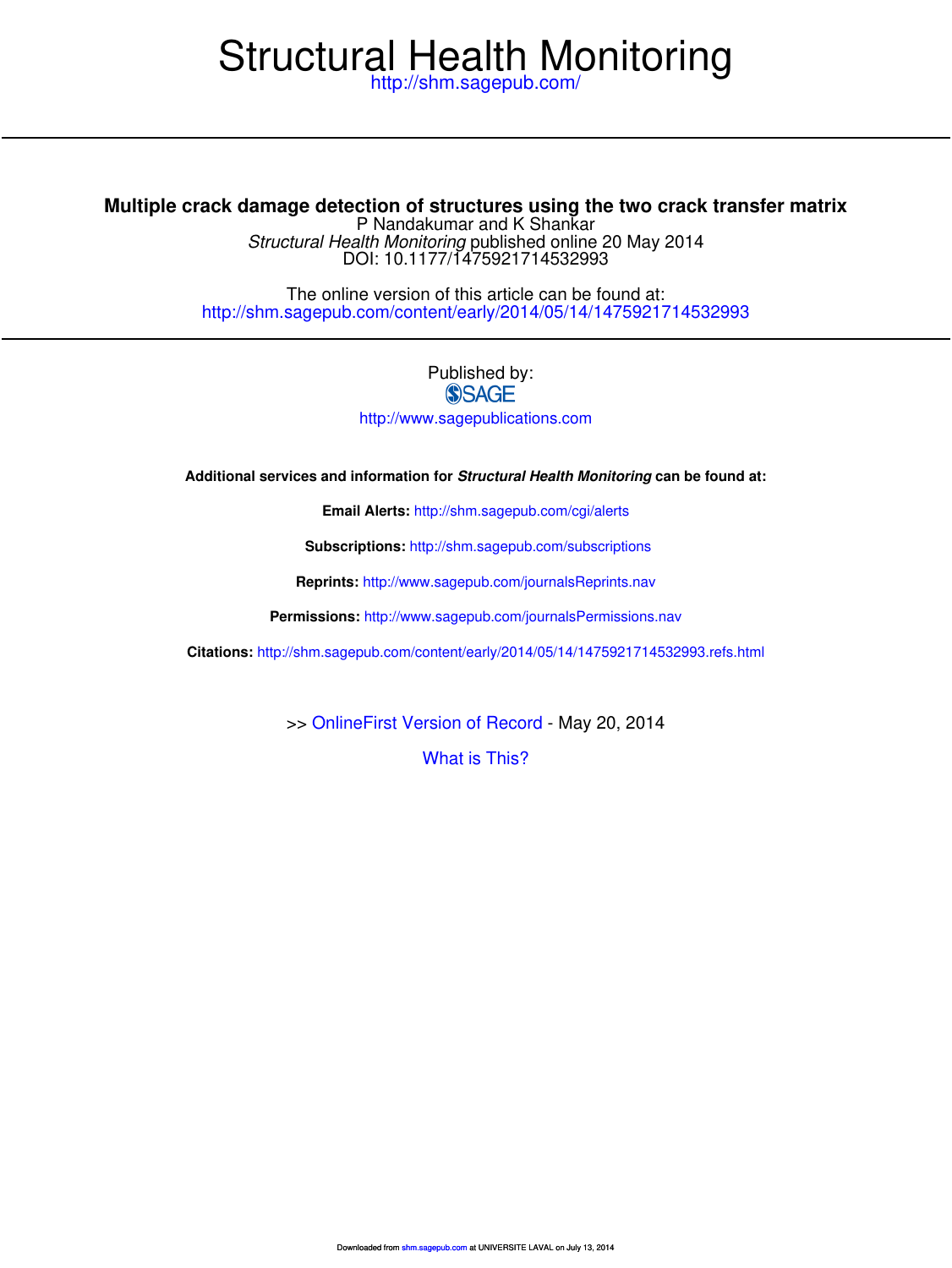### Multiple crack damage detection of structures using the two crack transfer matrix

Structural Health Monitoring  $1 - 14$ © The Author(s) 2014 Reprints and permissions: sagepub.co.uk/journalsPermissions.nav DOI: 10.1177/1475921714532993 shm.sagepub.com **SSAGE** 



#### Abstract

A damage detection scheme for multiple crack detection in beams is presented, based on a transfer matrix derived from beam element with two cracks. Based on fracture mechanics principles, a crack is modelled as a hinge, which provides an additional flexibility to the element. Each element is assumed to have two open-edge cracks and a new transfer matrix called two crack transfer matrix is developed using finite element method. Using an inverse approach, the transfer matrix is used to predict cracks in a beam. The state vector at a node includes displacements, forces and moments at that node; when it is multiplied with the transfer matrix, the state vector at the adjacent node can be obtained. The state vector formed at the starting node, known as initial state vector, needs to be estimated, from which state vectors at adjacent nodes are predicted using the transfer matrix. Displacement responses are measured at a few adjacent nodes in the structure. The mean square error between measured and predicted responses is minimized using a heuristic optimization algorithm, with crack depth and location in each element as the optimization variables. Two numerical examples, a cantilever and a sub-structure of a frame with nine members, are solved with two cracks in each element. The damage detection method is also validated experimentally by local identification of sub-structure of a fixed beam where the initial state vector is measured using strain gauges and accelerometers. Using this method, two cracks per single element were successfully identified. The two crack transfer matrix method is suitable for local damage identification in large structures.

#### Keywords

Two crack transfer matrix, state vector, damage detection, successive identification, particle swarm optimization

#### Introduction

Structural health monitoring (SHM) is a process by which the health of the structure is predicted using nondestructive approach. It is highly essential for civil, mechanical and aerospace structures, which undergo repeated cyclic loading after an impact loading or earthquake. Even small breathing cracks in the structural element may cause an unexpected loss; hence, it must undergo SHM process periodically. Generally, the crack detection process such as ultrasonic methods, optical methods, radiography, magnetic field methods, eddy-current methods and thermal field methods is used for damage detection. These methods are expensive and require that the zone of the damage is known a priori, and that the structural element to be inspected is accessible. As an alternate, vibration-based damage detection methods deserve further investigation.

Damage in the machine element or structure means not only the presence of discontinuities in the material

but also include changes in the boundary conditions, loose machine fittings or fasteners such as bolts and nuts. The damage provides a local flexibility in the structural element, which reduces the natural frequency of the entire structure and dynamic responses as well. Gounaris and Dimarogonas<sup>1</sup> developed elemental compliance matrix for cracked beam element by assuming the crack increases the flexibility of the element due to strain energy concentrations in the vicinity of the crack tip under load. From that compliance matrix, elemental stiffness and mass matrices have been developed, and using them, the forced vibrational behaviour of a

Department of Mechanical Engineering, Indian Institute of Technology Madras, Chennai, India

#### Corresponding author:

K Shankar, Department of Mechanical Engineering, Indian Institute of Technology Madras, Chennai 600036, India. Email: skris@iitm.ac.in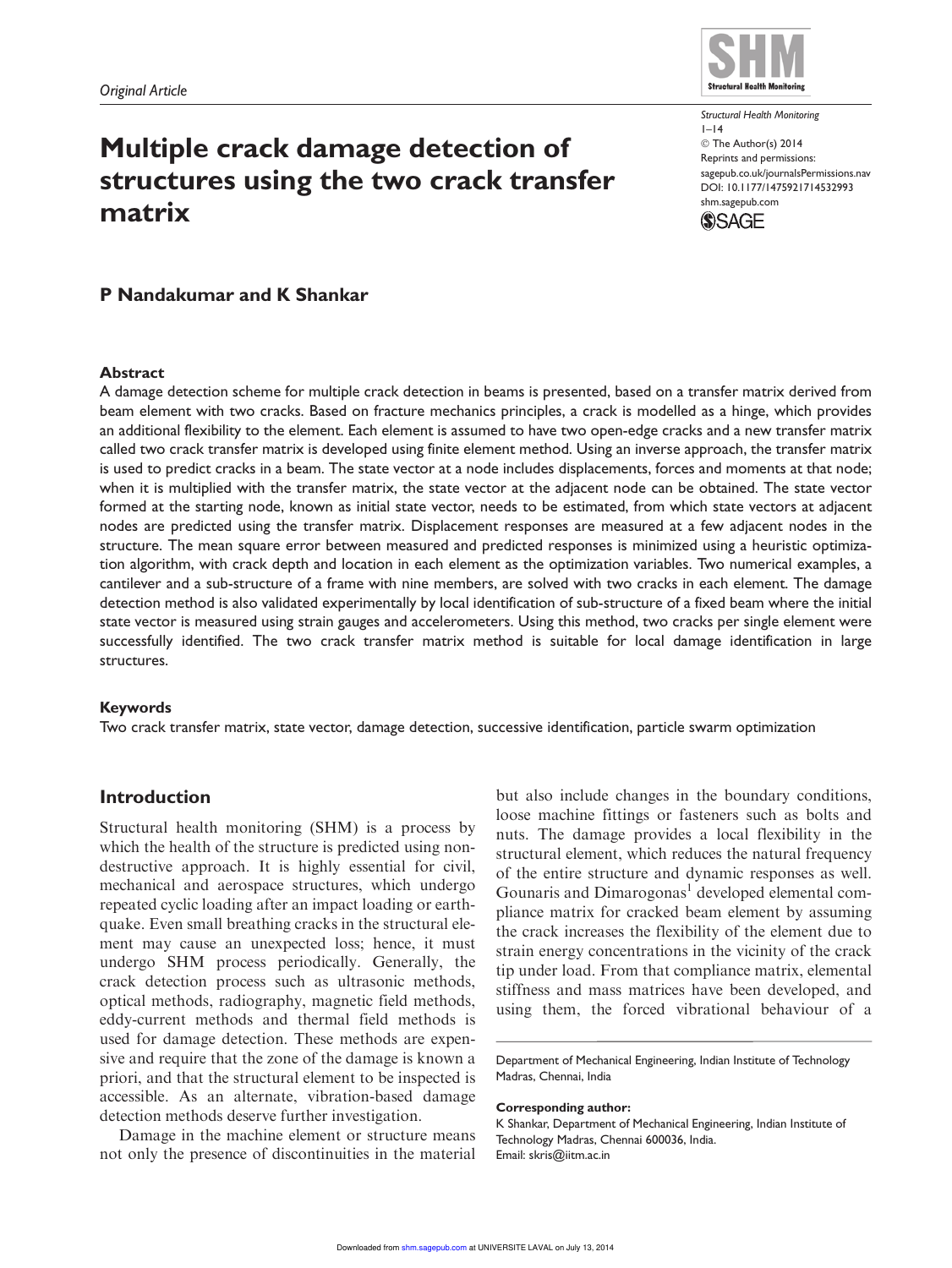cantilever with open crack was studied. Chondros et al.<sup>2</sup> developed a continuous cracked beam theory for Euler–Bernoulli beams with single- and double-openedge cracks. The crack was modelled as a continuous flexibility using the displacement field in the vicinity of the crack. Zheng and Kessissoglou<sup>3</sup> developed an overall stiffness matrix from the overall additional flexibility matrix rather than local additional flexibility matrix by which a better natural frequency and mode shape of structures were found. Krawczuk et al.<sup>4</sup> developed new finite element (FE) matrices for cracked beam elements using elasto-plastic fracture mechanics. FE procedure was applied with suitable boundary conditions at the crack with two different polynomial functions. Viola et al.<sup>5</sup> developed a new prismatic Timoshenko beam element with crack, and the effect of crack in stiffness and mass matrices was investigated. Khiem and Lien<sup>6</sup> determined natural frequencies of cantilever with multiple cracks using transfer matrix (TM) approach. Gounaris et al.<sup>7</sup> formulated compliance matrix for Timoshenkocracked beam element by which identified crack in a cantilever by measuring coupled response. However, it is suitable for only one edge crack present in the beam, and it requires lot of nomograms for each frequency of vibration. Krawczuk<sup>8</sup> detected the crack in beam-like structures using wave propagation method using genetic algorithm (GA) and gradient search technique. Gao and Lu<sup>9</sup> used residual generation approach in measured acceleration response for damage detection in structural members.

Tee et al.<sup>10</sup> identified crack on 50 degree-of-freedom (DOF) shear model using observer Kalman filtre identification (OKID) and eigen realization algorithm (ERA)-based condensed model identification and recovery (CMIR) technique with global and substructural (SS) approach using GA. It has been proved that the SS approach identifies crack with better accuracy than the global structure approach. Prashanth and  $Shankar<sup>11</sup>$  detected damage on structures using a twostage artificial neural network technique. Damages on a 6-story shear building, a 9-member frame structure and a 30-member frame were identified. Varghese and Shankar $12$  identified cracks in a SS of the cantilever using combined acceleration matching and transient power flow balance. Philips et al.<sup>13</sup> identified damage in beams using displacement modes and distributed strain measurement. In the above algorithms, for each iteration, the large system matrices need to be solved, which consumes more computational time. As an alternative, TM and state vectors are introduced in this article. The size of the TM does not increase with respect to the total number of DOF of the model, thus reducing the computational effort.

Liew et al. $^{14}$  used TM in the field of rotor dynamics for transient response analysis of non-symmetrical

unbalance flexible rotor. Ghasemalizadeh et al.<sup>15</sup> determined natural frequency and frequency responses for multirotor system supported on two bearings using TM. To the best of the author's knowledge, Nandakumar and Shankar<sup>16</sup> were the first to propose using TM as an inverse problem for local identification in structures. They used TMs based on lumped mass and also consistent mass approaches to identify parameters of beam structures. Later, Nandakumar and Shankar<sup>17,18</sup> extended the work to damped TMs and experimentally verified the TM-based identification strategy. The novelties of the present work are the following: (1) the above TM method is extended to crack identification and (2) a formulation is derived to identify two cracks per beam element, which is hitherto not reported in the literature.

#### Beam element with two cracks

A beam element of length  $l_e$  is considered with two cracks located at a distance of  $l_1$  and  $l_2$  from its leftend node, as shown in Figure 1.

Let  $a_1$  and  $a_2$  be the depth of the cracks measured from the top of the element. The cross-sectional dimension of the beam section is  $b \times h$ . The non-dimensional crack parameters normalized crack depth  $(\xi)$  and location ( $\lambda$ ) are defined as  $\xi_1 = a_1/h$ ,  $\xi_2 = a_2/h$ ,  $\lambda_1 = l_1/l_e$ and  $\lambda_2 = l_2/l_e$ .  $P_1$  and  $P_2$  are the transverse force and moment, respectively, applied at the right node on the cracked element. The flexibility due to the crack in the beam element can be obtained by Castigliano's theorem

$$
c_{ij} = \frac{\partial^2 U}{\partial P_i \partial P_j} \tag{1}
$$

for  $i = 1, 2$  and  $j = 1, 2$ , where U be the strain energy in the cracked beam element and  $P_i$  be the nodal forces applied on the element. Strain energy  $U$  in the cracked beam element is given by the relation

$$
U = \int_{A} J dA \tag{2}
$$



Figure 1. Beam element with two cracks.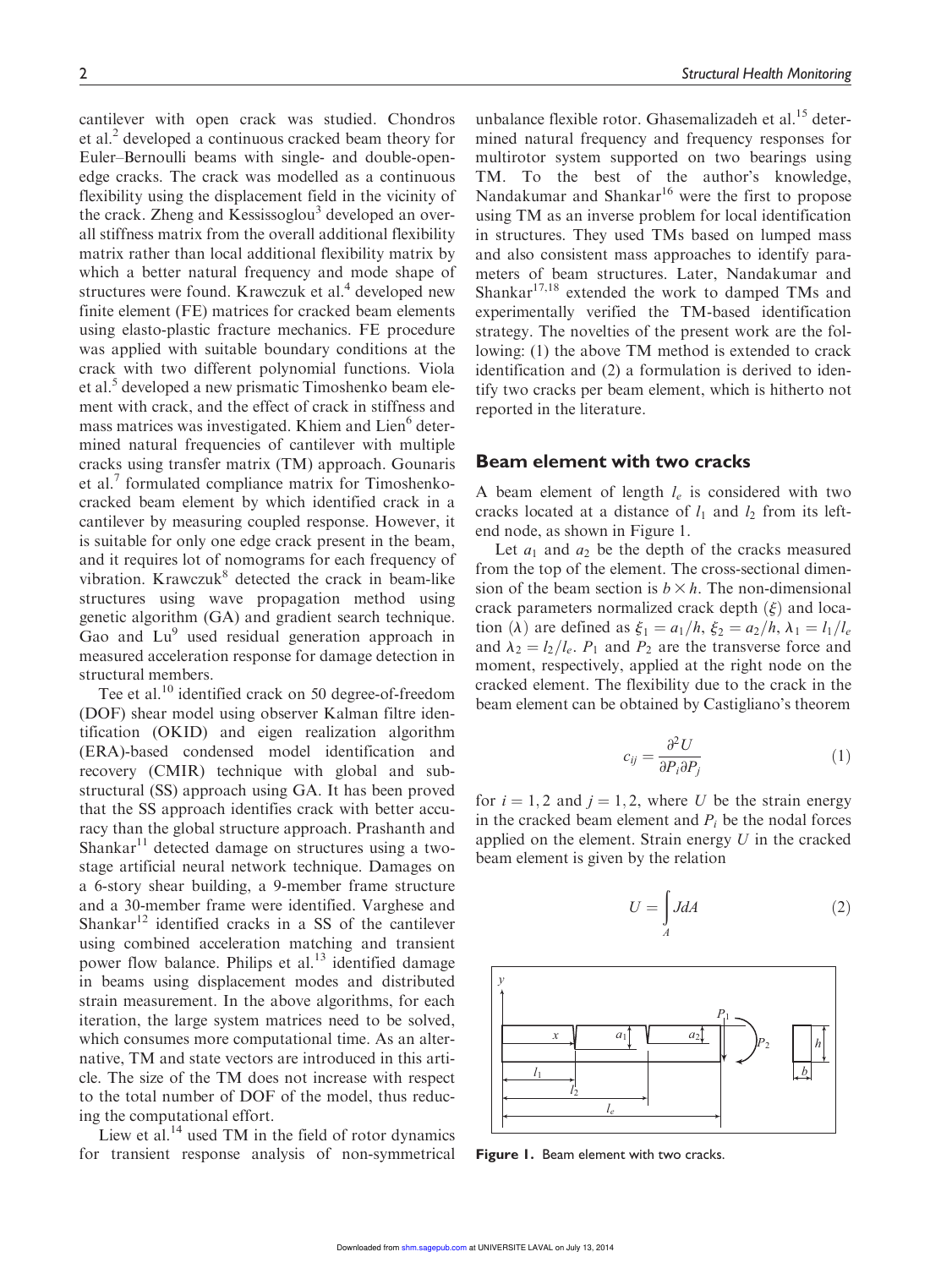where  $\Lambda$  is the crack area and  $J$  is the strain energy density function, which is given by the relation $4$ 

$$
J = \frac{1}{E'} \left[ \left( \sum_{k=1}^{6} K_{I,k} \right)^2 + \left( \sum_{k=1}^{6} K_{II,k} \right)^2 + \left( \sum_{k=1}^{6} K_{III,k} \right)^2 \right]
$$
(3)

where  $E' = E/(1 - \nu^2)$  and  $K_I, K_{II}$  and  $K_{III}$  are stress intensity factor corresponding to the first, second and third mode of the crack formation, respectively, where  $\nu$  is Poisson's ratio and E is Young's modulus of the beam material.  $k$  is DOF at the node. Since the crack element considered is the pure bending beam element, the effect of first mode of the crack is predominant and the second and third modes are neglected. Equation (3) can be deduced as

$$
J = \frac{1 - \nu^2}{E} \left( \sum_{k=1}^{2} K_{I,k} \right)^2
$$
 (4)

Substituting the above equation in equation (1)

$$
c_{ij} = \frac{1 - \nu^2}{E} \frac{\partial^2}{\partial P_j \partial P_i} \int\limits_A \left( \sum_{k=1}^2 K_{I,k} \right)^2 dA \tag{5}
$$

The cross-section of the cracked beam element is shown in Figure 2. Let  $\alpha$  be the crack depth that varies from 0 to  $a$  at the cracked section. The stress intensity factor at any crack depth  $\alpha$  is given by  $K_I = \sigma \sqrt{\pi \alpha} f(\alpha/h)$ , where  $\sigma$  be the bending stress at the cracked section which is  $\sigma = Mv/I$ , where M is the bending moment,  $y$  is the distance of the layer from its neutral axis and I is area moment of inertia. For a rectangular cross-section, the bending stress at the extreme layer of the section may be calculated as



Figure 2. Cross-section at the crack.

 $\sigma = 6M/(bh^2)$ , and  $f(\alpha/h)$  is the geometric correction function, which is given by  $4\%$ 

$$
f(\alpha/h) = \sqrt{\frac{\tan(\pi \alpha/2h)}{\pi \alpha/2h}} \frac{0.923 + 0.199[1 - \sin(\pi \alpha/2h)]^4}{\cos(\pi \alpha/2h)}
$$
(6)

Consider a rectangular strip of thickness  $d\alpha$  at a distance  $\alpha$  from the top of the cracked section as shown in Figure 2. The area of the strip is  $dA = bd\alpha$ . Let normalized crack depth  $\bar{\alpha} = \alpha/h$ , substituting in equation (5)

$$
c_{ij} = \frac{36\pi(1-\nu^2)}{Ebh^2} \frac{\partial^2 (P_1(1-l_1)+P_2)^2}{\partial P_j \partial P_i} \int\limits_0^{\xi} \bar{\alpha} f(\bar{\alpha})^2 d\bar{\alpha} \quad (7)
$$

from equation (7)

$$
c_{11} = \frac{6\pi h(1 - v^2)((1 - \lambda)l_e)^2}{EI} \int_0^{\xi} \bar{\alpha} f(\bar{\alpha})^2 d\bar{\alpha}
$$
  
\n
$$
c_{12} = c_{21} = \frac{6\pi h(1 - v^2)(1 - \lambda)l_e}{EI} \int_0^{\xi} \bar{\alpha} f(\bar{\alpha})^2 d\bar{\alpha}
$$
  
\n
$$
c_{22} = \frac{6\pi h(1 - v^2)}{EI} \int_0^{\xi} \bar{\alpha} f(\bar{\alpha})^2 d\bar{\alpha}
$$
  
\n(8)

If the element is applied with only force,  $P_1$ ,  $c_{12}$  and  $c_{22}$ vanish, and hence,  $c = c_{11}$ .

#### FE formulation

The additional flexibilities of the open cracks can be obtained from equation (9), the stiffness and mass matrices of the beam element with two cracks can be obtained by FE procedure. The cracked beam element, which is shown in Figure 1, is considered as three segments connected by two massless hinges of flexibility  $c_1$ and  $c_2$ , respectively, as shown in Figure 3.

Let  $w(x)$  and  $\theta(x)$  be the transverse displacement and angular displacement, respectively, about an axis perpendicular to the plane containing the element, respectively. Three different polynomials are assumed for the field variables of this element since it has three different segments

$$
w_1(x) = a_1 + a_2x + a_3x^2 + a_4x^3;
$$
  
\n
$$
\theta_1(x) = w'_1(x) = a_2 + 2a_3x + 3a_4x^2;
$$
 0\le x\le l<sub>1</sub>  
\n
$$
w_2(x) = a_5 + a_6x + a_7x^2 + a_8x^3;
$$
  
\n
$$
\theta_2(x) = w'_2(x) = a_6 + 2a_7x + 3a_8x^2;
$$
  $l_1 \le x \le l_2$   
\n
$$
w_3(x) = a_9 + a_{10}x + a_{11}x^2 + a_{12}x^3;
$$
  
\n
$$
\theta_3(x) = w'_3(x) = a_{10} + 2a_{11}x + 3a_{12}x^2; l_2 \le x \le l_e
$$
 (9)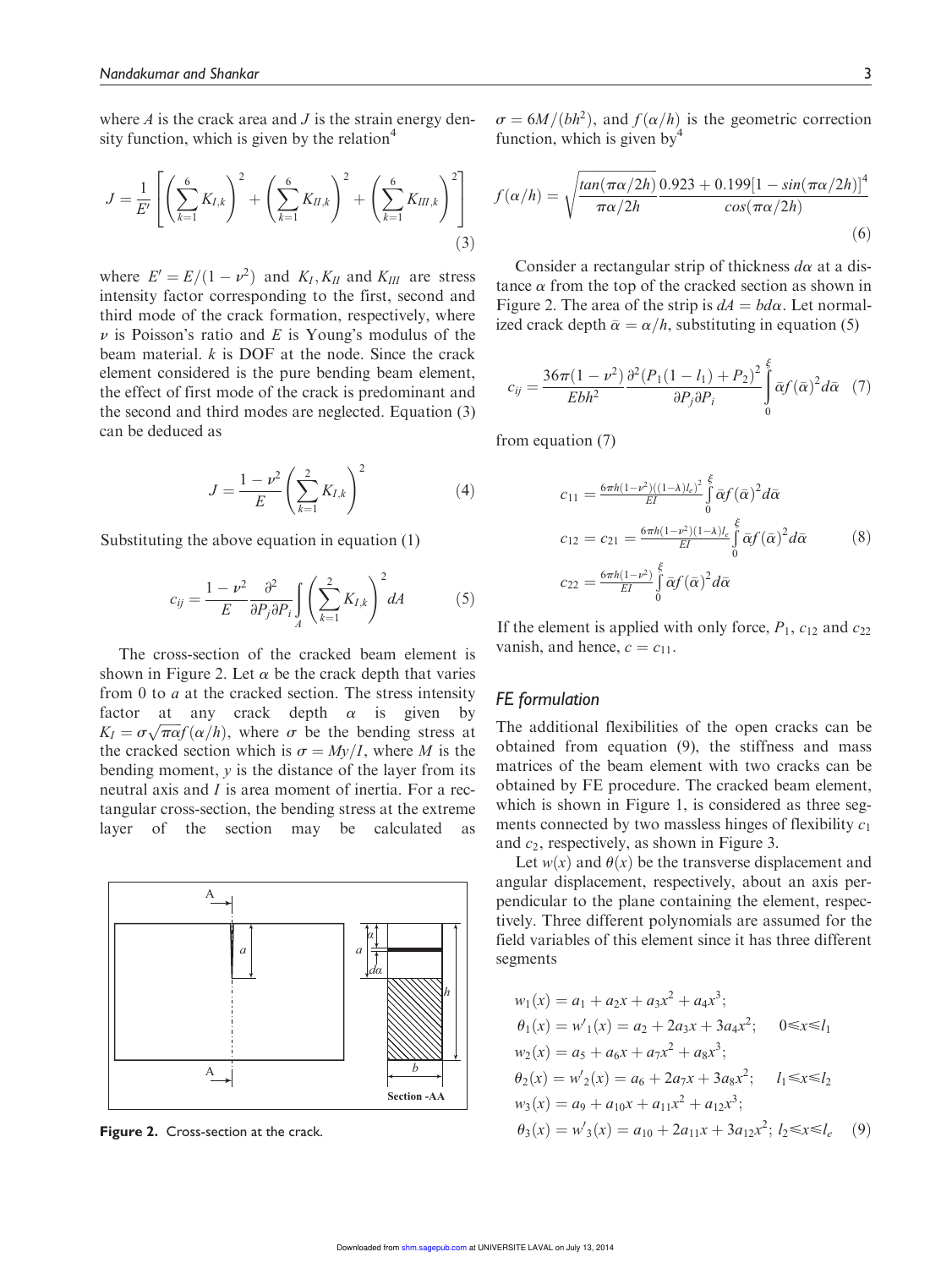

Figure 3. Equivalent model of cracked beam element.

where  $a_1-a_{12}$  are the constants. The following are the nodal values and conditions applied to the cracked beam element

$$
w_1(0) = W_1; \ \theta_1(0) = \phi_1; \ w_3(l_e) = W_2; \ \theta_3(l_e) = \phi_2
$$
  
\n
$$
w_1(l_1) = w_2(l_1); \ w_1''(l_1) = w''_2(l_1); \ w_1''(l_1) = w_2''(l_1)
$$
  
\n
$$
w_2(l_2) = w_3(l_2); \ w_2''(l_2) = w_3''(l_2); \ w_2''(l_2) = w_3''(l_2)
$$
  
\n
$$
E I w''_2(l_1) = \frac{1}{c_1} (\theta_2(l_1) - \theta_1(l_1));
$$
  
\n
$$
E I w''_3(l_2) = \frac{1}{c_2} (\theta_3(l_2) - \theta_2(l_2))
$$
\n(10)

where  $W_1, W_2, \phi_1$  and  $\phi_2$  are the displacement and slope at the nodes 1 and 2, respectively. The shape function matrix  $[N(x)]$  of size 6  $\times$  4 relates the nodal DOF with the field variables as follows

$$
\begin{Bmatrix}\nw_1(x) \\
\theta_1(x) \\
w_2(x) \\
\theta_2(x) \\
w_3(x) \\
\theta_3(x)\n\end{Bmatrix} = \begin{bmatrix}\nN_{11}(x) & N_{12}(x) & N_{13}(x) & N_{14}(x) \\
N_{21}(x) & N_{22}(x) & N_{23}(x) & N_{24}(x) \\
N_{31}(x) & N_{32}(x) & N_{33}(x) & N_{34}(x) \\
N_{41}(x) & N_{42}(x) & N_{43}(x) & N_{44}(x) \\
N_{51}(x) & N_{52}(x) & N_{53}(x) & N_{54}(x) \\
N_{61}(x) & N_{62}(x) & N_{63}(x) & N_{64}(x)\n\end{bmatrix} \begin{Bmatrix}\nW_1 \\
\phi_1 \\
W_2 \\
\phi_2\n\end{Bmatrix}
$$
\n(11)

in the above equation, the shape function matrix is written as  $[N_1(x), N_2(x), N_3(x), N_4(x)]^T$  for simplicity. The suffixes 1–4 represent the respective row vector of the shape function matrix. The stiffness matrix and mass matrix for the two crack beam element are obtained as follows

$$
[K^{e}] = EI \left( \int_{0}^{l_{1}} B_{1}^{T} B_{1} dx + \int_{l_{1}}^{l_{2}} B_{2}^{T} B_{2} dx + \int_{l_{2}}^{l_{e}} B_{3}^{T} B_{3} dx \right) \quad (12)
$$

$$
[M^{e}] = \rho A
$$
  
\n
$$
\left(\int_{0}^{l_{1}} N_{1}(x)^{T} N_{1}(x) dx + \int_{l_{1}}^{l_{2}} N_{3}(x)^{T} N_{3}(x) dx + \int_{l_{2}}^{l_{e}} N_{5}(x)^{T} N_{5}(x) dx\right)
$$
\n(13)

where  $B_1 = \frac{d^2[N_1(x)]}{dx^2}$ ,  $B_2 = \frac{d^2[N_3(x)]}{dx^2}$  and  $B_3 = (d^2[N_5(x)])/dx^2$ . It can be seen that if  $c_1 = c_2 = 0$ , the matrices for uncracked beam element are obtained. The crack in the beam element has more influence in reduction of its stiffness, but it does not affect the mass distribution appreciably. Hence, the mass matrix for uncracked beam element can also be used.

#### TM formulation for two crack element

The characteristic equation for the second-order linear system is written for the two crack beam element shown in Figure 3

$$
[M^{e}]\{\ddot{q}(t)\} + [C^{e}]\{\dot{q}(t)\} + [K^{e}]\{q(t)\} = \{f(t)\} \tag{14}
$$

where  $[M^e]$ ,  $[K^e]$  and  $[C^e]$  are elemental mass, stiffness and damping matrices of the two crack beam element, respectively, and  $\{\ddot{q}(t)\}\$ ,  $\{\dot{q}(t)\}\$ ,  $\{q(t)\}\$  and  $\{f(t)\}\$  are acceleration, velocity, displacement and excitation force vectors, respectively, at element nodes. Assume the material of the structure is lightly damped, the damping force is negligible when compared with other force. For a harmonic excitation force, the acceleration  $\ddot{q}(t) = -\omega^2 q(t)$ , where  $\omega$  is circular frequency of excitation. Equation (14) becomes

$$
([Ke] - \omega2[Me])\{q(t)\} = \{f(t)\}
$$
 (15)

Let  $[D_c] = [K^e] - \omega^2 [M^e]$  is the dynamic stiffness matrix for the cracked beam element. For equilibrium of the element shown in Figure 3, the above equation is written as

$$
\begin{Bmatrix}\n-M_1(t) \\
-V_1(t) \\
-- \\
M_2(t) \\
V_2(t)\n\end{Bmatrix} = \begin{bmatrix}\nD_{c11} & D_{c12} & | & D_{c13} & D_{c14} \\
D_{c21} & D_{c22} & | & D_{c23} & D_{c24} \\
- & - & - & - & - \\
D_{c31} & D_{c32} & | & D_{c33} & D_{c34} \\
D_{c41} & D_{c42} & | & D_{c43} & D_{c44}\n\end{bmatrix} \begin{Bmatrix}\nw_1(t) \\
\theta_1(t) \\
-- \\
w_2(t) \\
\theta_2(t)\n\end{Bmatrix}
$$
\n(16)

the state vector at node 1  $\{X_1\} = \{w_1(t), \theta_1(t),\}$  $M_1(t), V_1(t)$ <sup>T</sup> is a known vector, which can be obtained by rearranging force and response vectors of equation (16). Let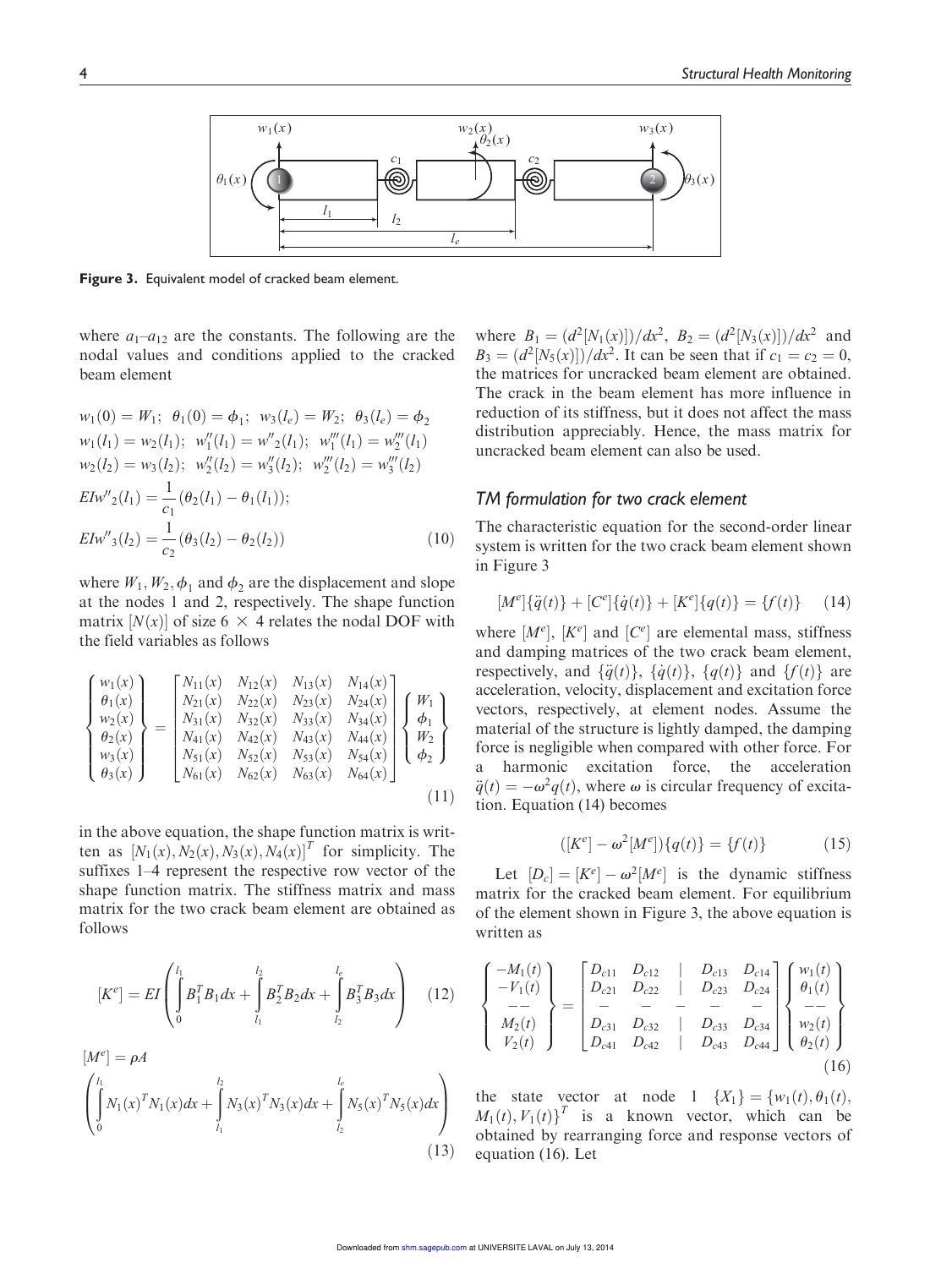$$
[D_1] = \begin{bmatrix} D_{c11} & D_{c12} \\ D_{c21} & D_{c22} \end{bmatrix}, \quad [D_2] = \begin{bmatrix} D_{c13} & D_{c14} \\ D_{c23} & D_{c24} \end{bmatrix},
$$
  
\n
$$
[D_3] = \begin{bmatrix} D_{c31} & D_{c32} \\ D_{c41} & D_{c42} \end{bmatrix}, \quad [D_4] = \begin{bmatrix} D_{c33} & D_{c34} \\ D_{c43} & D_{c44} \end{bmatrix}
$$
  
\n
$$
F(t) = \begin{Bmatrix} M(t) \\ V(t) \end{Bmatrix} \text{ and } x(t) = \begin{Bmatrix} w(t) \\ \theta(t) \end{Bmatrix}
$$

then equation (16) is written as

$$
\begin{Bmatrix} -F_1(t) \\ F_2(t) \end{Bmatrix} = \begin{bmatrix} [D_1] & [D_2] \\ [D_3] & [D_4] \end{bmatrix} \begin{Bmatrix} x_1(t) \\ x_2(t) \end{Bmatrix} \tag{17}
$$

from equation (17)

$$
\begin{Bmatrix} x_2(t) \\ F_2(t) \end{Bmatrix} = \begin{bmatrix} -[D_2] & [0] \\ -[D_4] & [I] \end{bmatrix}^{-1} \begin{bmatrix} [D_1] & [I] \\ [D_3] & [0] \end{bmatrix} \begin{Bmatrix} x_1(t) \\ F_1(t) \end{Bmatrix} (18)
$$

where  $[I]$  is an identity matrix and  $[0]$  is a null matrix of size  $2 \times 2$ . The TM for two crack beam element (two crack transfer matrix (TCTM)) is given by

$$
[T_c] = \begin{bmatrix} -[D_2] & [0] \\ -[D_4] & [I] \end{bmatrix}^{-1} \begin{bmatrix} [D_1] & [I] \\ [D_3] & [0] \end{bmatrix}
$$
(19)

TM for multiple elements is calculated from elemental TMs. The state vector is estimated across  $n$  elements and state vector at node 1  $\{X_1\}$  is known, and then the internal response vector at the  $(n + 1)$ th node  $\{X_{n+1,i}\}\$ is given by

$$
\{X_{n+1,i}\} = \left(\prod_{k=1}^{n} [T_{(n+1-k),(n+2-k)}]\right) \{X_{1,i}\} + \sum_{j=1}^{n} \left(\prod_{k=1}^{n+1-j} [T_{(n+1-k),(n+2-k)}]\right) \{X_{j,e}\}
$$
\n(20)

where  $\{X_{i,e}\}\$ is external force vector at *jth* node.

#### Crack detection by TCTM method

Cracks in a structure are identified using the newly developed TCTM by assuming the mass and flexural rigidity of the beam are known and two open cracks are present in each element. The unknown parameters are the normalized crack depth  $(\xi)$  and the normalized crack location  $(\lambda)$ . The structure is excited by a known harmonic force at a node. At a node on the structure where the identification is to begin, the state vector is estimated (i.e. initial state vector). This requires both accelerometers and strain gauges. Additionally, accelerations need to be measured at a few adjacent nodes. These are converted into displacements and compared with predicted values by TM.

After formation of the initial state vector, the state vectors are obtained at adjacent locations by pre-multiplying with elemental TCTM using equation (20). Since the crack parameters in the TMs are unknown, they are searched by particle swarm optimization (PSO) algorithm within the feasible range of 0– 1. The zero value of identified normalized crack depth shows the undamaged state of an element. The successive identification strategy<sup>16–18</sup> is followed to identify crack parameters, where cracks are estimated progressively from starting node.

According to the successive identification strategy, the parameters of element(s) are identified between the nodes where the initial state vector is formed and its adjacent measured location. If a structure has  $n$  number of acceleration measurement locations and the initial state vector is formed at any location  $i$ , then the parameters of elements between *ith* and  $(i + 1)$ th measured locations are identified. The mean square error (MSE) between the predicted displacement responses for searched values of crack parameters and measured displacement responses at the ith location is minimized. The crack parameters for which the MSE between measured and predicted responses is minimum are the identified parameters of crack. The error function is given by

$$
\varepsilon = \frac{\sum\limits_{j=1}^{L} |w_m(j) - w_e(j)|^2}{L} \tag{21}
$$

where  $w_m(j)$  and  $w_e(j)$  are measured and predicted displacement, respectively, at *jth* time step.  $L$  is the total number of time steps. This procedure is repeated until parameters of all the elements are identified. The parameters are identified successively from the initial location to end location using both complete and incomplete measurements. Complete measurement means that translational acceleration responses are measured at all nodes (angular acceleration is measured only at the node where the initial state vector is formed). However, the complete measurement is not possible for large structures in practice due to nonavailability of large number of sensors. Hence, in practice, parameters are identified with a few sensors at selected nodes only, which is known as incomplete measurement. The accuracy is less than that of complete measurements, but the errors are within acceptable levels. $16-18$ 

#### Numerical examples

The damage detection method using TCTM is applied on two examples, which are based on numerically simulated experiments. A cantilever with four cracks and a SS of a nine-member structure, which contains four cracks, are identified by TCTM method. The structural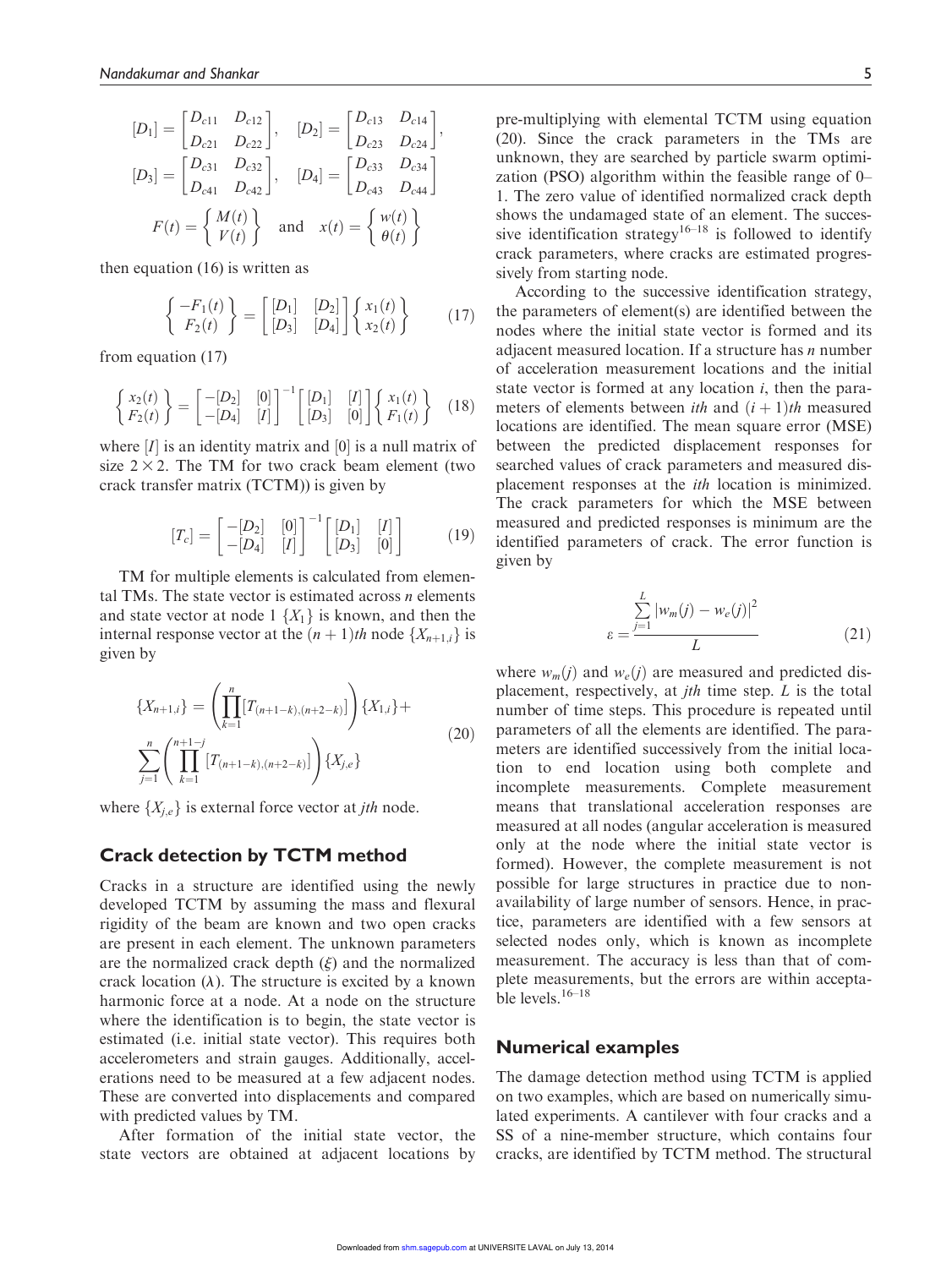parameters such as mass and stiffness of the undamaged structure are assumed to be known, and the crack parameters normalized depth and location are identified. The structure is excited by known harmonic force at a point on the structure, and the acceleration responses are measured at few nodes and converted into displacement. All measured responses are numerically simulated using Newmark's constant acceleration method for a time length of 3 s. Gaussian white noise of 5% of the root mean square (RMS) value of the numerically simulated response is added with all measurements to simulate experimental errors.

#### Example 1: cantilever

A uniform slender cantilever of cross-section of  $50 \times 5$  mm and length of 520 mm, which was used by Viola et al., $^{19}$  is considered here with multiple cracks. Young's modulus of the beam material  $(E)$  is 206 GPa, and its density is  $7850 \text{ kg/m}^3$ . Four cracks of depths of 0.5, 1.5, 0.4 and 2.5 mm are located at 120, 150, 380 and 395.2 mm, respectively, from the fixed end of the cantilever, as shown in Figure 4. The normalized crack depths are  $\xi_{c1} = 0.1$ ,  $\xi_{c2} = 0.3$ ,  $\xi_{c3} = 0.08$  and  $\xi_{c4} = 0.5$ , and their global locations are  $\lambda_{c1} = 0.23$ ,  $\lambda_{c2} = 0.288$ ,  $\lambda_{c3} = 0.73$  and  $\lambda_{c4} = 0.76$ , respectively. The first natural frequency of the cracked beam is 15.07 Hz. The cantilever is divided into six elements. Cracks C1 and C2 are located in element 2, and C3 and C4 are located in element 5. The normalized crack locations in element 2 with respect to the left end of the element are  $\lambda_{e21} = 0.384$  and  $\lambda_{e22} = 0.73$ , and the same in element 5 are  $\lambda_{e51} = 0.384$  and  $\lambda_{e52} = 0.56$ . (e<sub>21</sub> represents crack 1 in element 2, that is, C1).

The free end of the cantilever is subjected to a harmonic excitation of  $F(t) = 10 \sin(2\pi 10t)$  N. Acceleration responses are measured at all nodes, and angular acceleration response is measured only at free-end node. The initial state vector  $\{X_7\} = \{w_7(t), \theta_7(t), 0, 0\}^T +$  $\{0, 0, 0, F(t)\}^T$  is formed at node 7 since bending



Figure 4. FE model of cantilever with multiple cracks. FE: finite element.

moment and shear force is 0 at that node. The crack parameters are searched between the values of 0 and 1 by PSO. State vector at node 6 is calculated by multiplying initial state vector with TCTM with predicted values of crack parameters of element 6. The MSE between measured and predicted responses is minimized by PSO with swarm size of 50 and number of iterations of 50 in each cycle of identification. In the next cycle, the crack parameters of element 5 is identified by considering the state vector  $\{X_6\}$  as initial state vector and MSE is minimized at node 5. Thus, the identification cycle is repeated for all elements. The identified parameters with complete measurement are shown in Figure 5, and the percentage of absolute error in identified parameters of each crack is shown in Figure 6. The small breathing crack of depth 5% of beam height is identified with an absolute error of 0.87% with noise-free measurement and 5.87% with 5% noise level in measurements. The global location of the same crack is identified with an error of  $0.016\%$  without noise and  $0.86\%$  with  $5\%$  noise in measurements. The total time taken for the convergence is 14 s.

The cracks are identified with responses measured only at nodes 2, 4, 6 and 7. The elements between the starting node and the adjacent measured node (node 6) are considered. The response is predicted at the adjacent node with predicted crack parameters using equation (20). The MSE between the measured and predicted responses is minimized by PSO with 50 swarm size and 100 iterations in each cycle (total 400 iterations). The identified parameters are shown in Figure 7, and the absolute percentage of error is shown in Figure 8. In this case, the crack depth of 5% of beam height is identified with an error of 4.44% with noisefree measurement and 9.87% at 5% noise level in measurements. The error in its location is 0.07% without noise and 0.65% with 5% noise. The time taken for incomplete measurement case is 19 s. The percentage of error is comparatively high at cracks with small magnitudes since they show very small amount change in the dynamic responses. Hence, it is concluded that TCTM method is identifying crack with good accuracy and speed.

Next, the results are compared with other published studies. Viola et al.<sup>19</sup> identified a single crack of depth of 50% of beam height, as located in this problem using a frequency-domain method from experimentally obtained measurements of unspecified noise content. The percentage of error in identification was 2.5% in crack depth and 0.53% in absolute crack location. The crack parameters identified by TCTM method for the same depth and location have an error of 0.21% in depth and 0.04% in absolute crack location using noise-free measurement. The errors are 0.87% in depth and 0.38% in location in the case of 5% noisy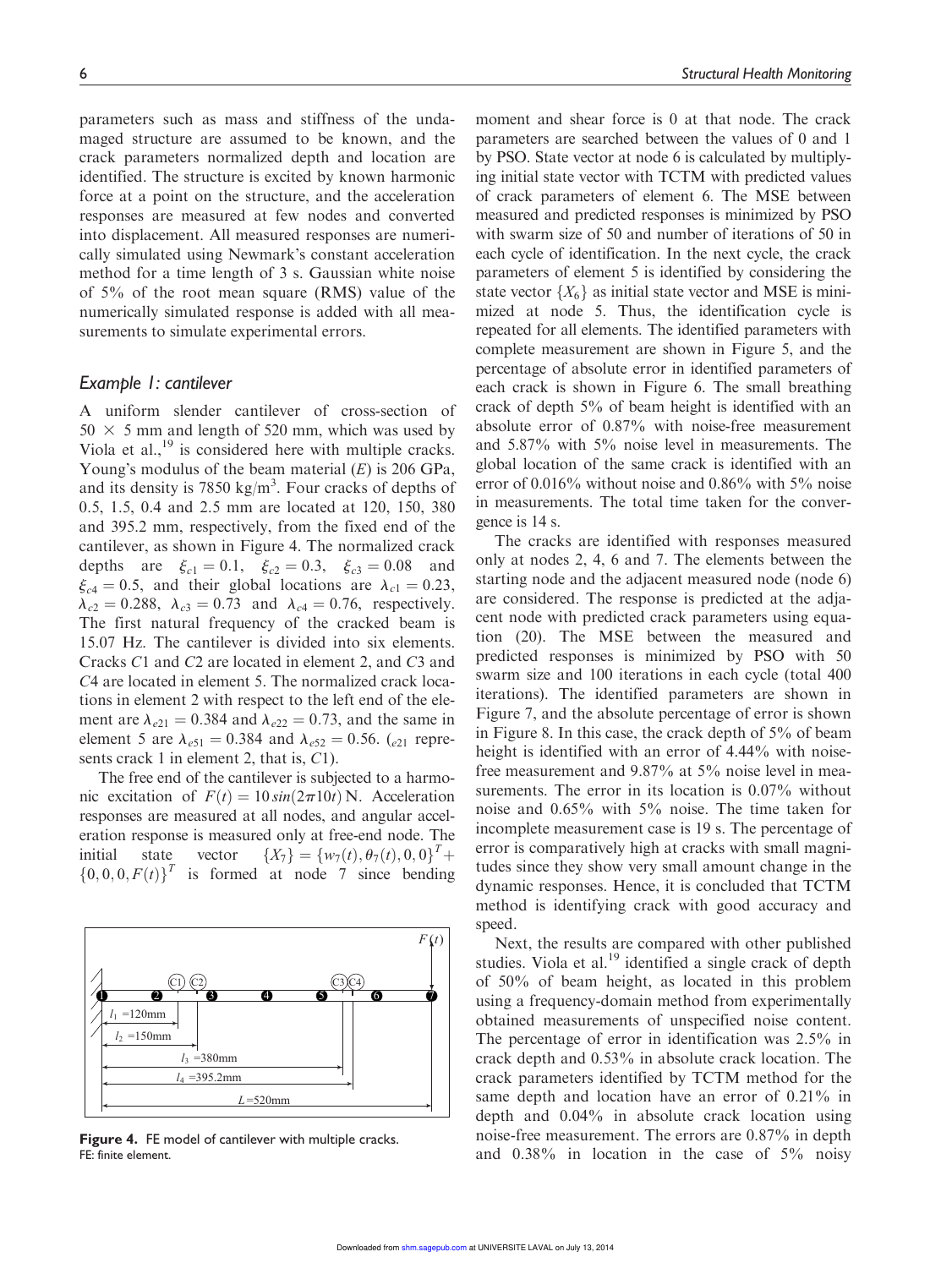

Figure 5. Identified crack parameters of cantilever with complete measurements: (a) identified crack depth (noise free), (b) identified crack location (noise free), (c) identified crack depth (5% noise) and (d) identified crack location (5% noise).

measurement. The method proposed by Viola et al. is capable of detecting only one crack, whereas TM method can able to detect multiple cracks in the structure. The same problem was also solved by Varghese and Shankar<sup>20</sup> using combined acceleration and power flow matching method. They have reported that the percentages of errors in identified crack depth and location were 0.92% and 0.5%, respectively, without noise, and 1.72% and 2.8%, respectively, with 5% noise. The TCTM method identified a crack of depth of 0.5% of beam height with an error of 0.87% in depth and 0.38% in absolute crack location with 5% noisy measurement. The mean computational time taken by the method proposed in Varghese and Shankar<sup>20</sup> is about 3000 s, whereas the mean time taken by the TCTM method is 14 s. This shows that the TCTM method identified multiple cracks in the cantilever and performs better than the other two damage detection methods in terms of accuracy and speed.

#### Example 2: SS of frame

A frame structure with nine slender beam members is supported as shown in Figure 9(a) used in Nandakumar and Shankar<sup>18</sup> for structural parameter identification (without crack). The cross-section of each member is  $12 \times 6$  mm. The density of the frame material is 7800 kg/m<sup>3</sup>, and its Young's modulus (E) is 200 GPa. The flexural rigidity of the each member is  $43.2$  N m<sup>2</sup>. The first natural frequency of the structure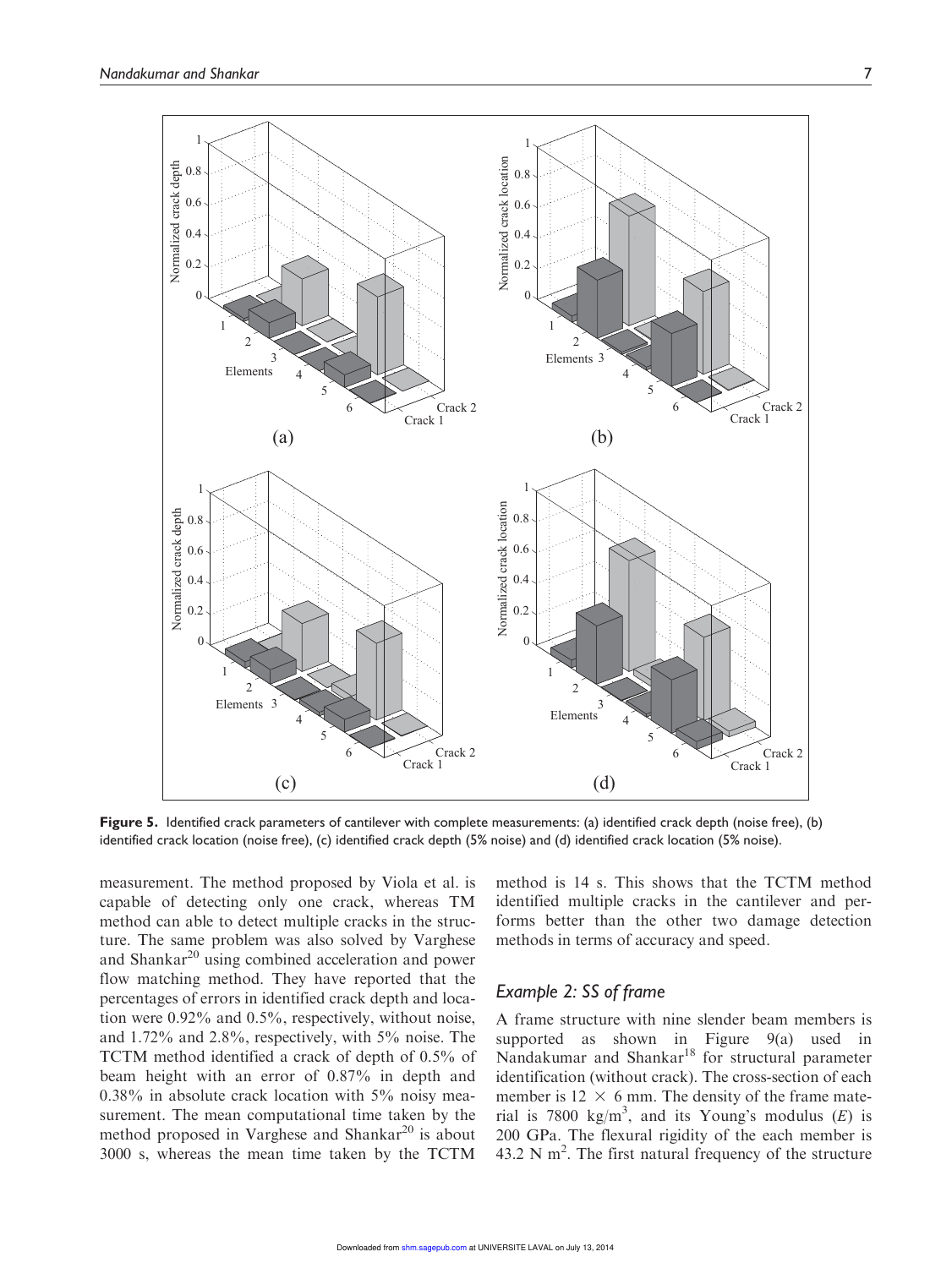

Figure 6. Absolute error in identified parameters of cantilever with complete measurements: (a) depth and (b) location.

is 11.87 Hz. Four open-edge cracks of depth of 0.3, 1.5, 3 and 2 mm are considered at a distance of 362.5, 387.5, 600 and 650 mm, respectively, from the left end of member 4, as shown in Figure 9(b). The normalized crack depths for the above cracks are  $\xi_{c1} = 0.05$ ,  $\xi_{c2} = 0.5$ ,  $\xi_{c3} = 0.25$  and  $\xi_{c4} = 0.33$ , and their normalized locations from the left end of member 4 are  $\lambda_{c1} = 0.3625, \lambda_{c2} = 0.3875, \lambda_{c3} = 0.6$  and  $\lambda_{c4} = 0.65$ . It is proposed to detect the cracks locally in the SS (member 4) of frame, which is shown inside the dotted box in Figure 9(a). The SS considered is the middle portion of member 4, which has a length of 875 mm and is divided into seven FEs. First two cracks lie on element 3 and the remaining two cracks lie on element 5. The normalized locations of them from the left end of the respective elements are  $\lambda_{e3.1} = 0.3$ ,  $\lambda_{e3.2} = 0.4$ ,  $\lambda_{e5.1} = 0.6$  and  $\lambda_{e5.2} = 0.7$  ( $\lambda_{e3.1}$  means that crack 1 is in element 3). The damping effect in the structure is assumed as Rayleigh's damping model with damping ratio of 1%. The structure is excited by a harmonic force of  $10 \sin(2\pi \times 10t)$  N at the midpoint of member 6, which is outside of the SS considered. Hence, the measurement of input force is not required for identification.

In a general structure of this type, the bending moment and shear force in the initial state vector have to be obtained by strain measurements using the relations and procedure discussed in Nandakumar and Shankar<sup>16–18</sup> and is briefly presented here (Figure 10).

$$
M(t) = \frac{2EI\varepsilon_B(t)}{h} \tag{22}
$$

$$
V(t) = \frac{4EI\varepsilon_S(t)}{h^2(1+\nu)}
$$
\n(23)

where  $M(t)$  and  $V(t)$  are bending moment and shear force, respectively,  $\varepsilon_B(t)$  and  $\varepsilon_S(t)$  are strain due to bending and shear, respectively. The initial state vector  ${X_8}$  = { $w_8(t), \theta_8(t), M_8(t), V_8(t)$ }<sup>T</sup> is formed at node 8 of the SS. Translational acceleration is measured at all nodes while angular acceleration, bending moment and shear force responses are measured only at starting node 8. Dynamic strain due to bending  $\varepsilon_B(t)$  at the starting node is calculated by measuring the strain at the top and bottom of node 8 as follows

$$
\varepsilon_B(t) = \frac{\varepsilon_{top}(t) - \varepsilon_{bot}(t)}{2} \tag{24}
$$

where  $\varepsilon_{top}(t)$  and  $\varepsilon_{bot}(t)$  are the measured dynamic strain at the top- and bottom-bending strain gauges. The crack parameters are identified with responses measured only at nodes 1, 3, 5 and 8. The crack parameters are searched by PSO with swarm size of 50 and 200 iterations per cycle as explained in the incomplete measurement case of the previous example. The identified parameters using incomplete measurements are shown in Figure 11, and the absolute error in those parameters are shown in Figure 12. The crack with smallest depth  $\xi = 0.05$  is identified with an absolute error of 8.75% without noise and 15% with 5% noise in measurement. The location of this crack is identified with an absolute error of 0.2% and 0.27% without and with 5% noise in measurement, respectively. The total time taken for the convergence is 38 s.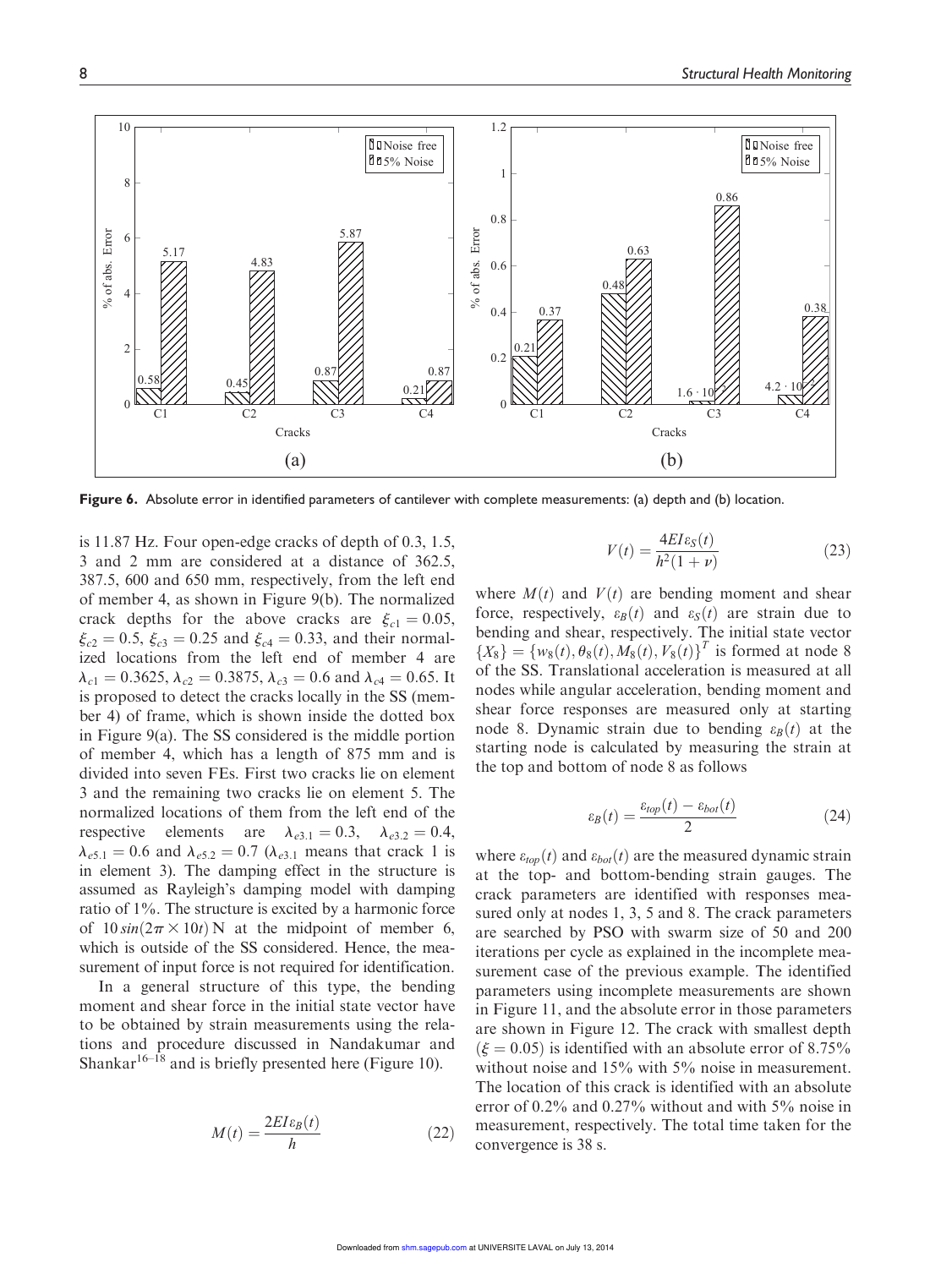

Figure 7. Identified crack parameters of cantilever with incomplete measurements: (a) identified crack depth (noise free), (b) identified crack location (noise free), (c) identified crack depth (5% noise) and (d) identified crack location (5% noise).

Also in this example, the crack with less depth is identified with more error. However, the percentage of error is within the acceptable limit. From this example, it is clear that the TCTM is capable of identifying cracks in any SS with good accuracy and speed. Hence, it is suitable for identifying local crack parameters of any SS without modelling its global structure.

#### Experimental validation: SS of fixed beam

The TCTM method is experimentally validated by a SS of a fixed beam. A beam made of acrylic material with

cross-sectional dimension of  $25 \times 12$  mm and length of 671 mm was fixed at both ends, as shown in Figure 13(a) (same experiment was carried out in Nandakumar and Shankar<sup>17,18</sup> for intact beam). The modulus of elasticity  $(E)$  was estimated to be 3.7 GPa from a simple bending test, and the density was measured to be 1190  $\text{kg/m}^3$ . The area moment of inertia is calculated from the cross-section of the beam, which is  $I = 3.6 \times 10^{-9}$  m<sup>4</sup>. The flexural rigidity (*EI*) of the beam is calculated as 13.32 N m<sup>2</sup>. Poisson's ratio  $(\nu)$  of the beam material is 0.37. Four cracks of depth of 6, 2, 1.5 and 3 mm were introduced on the beam at a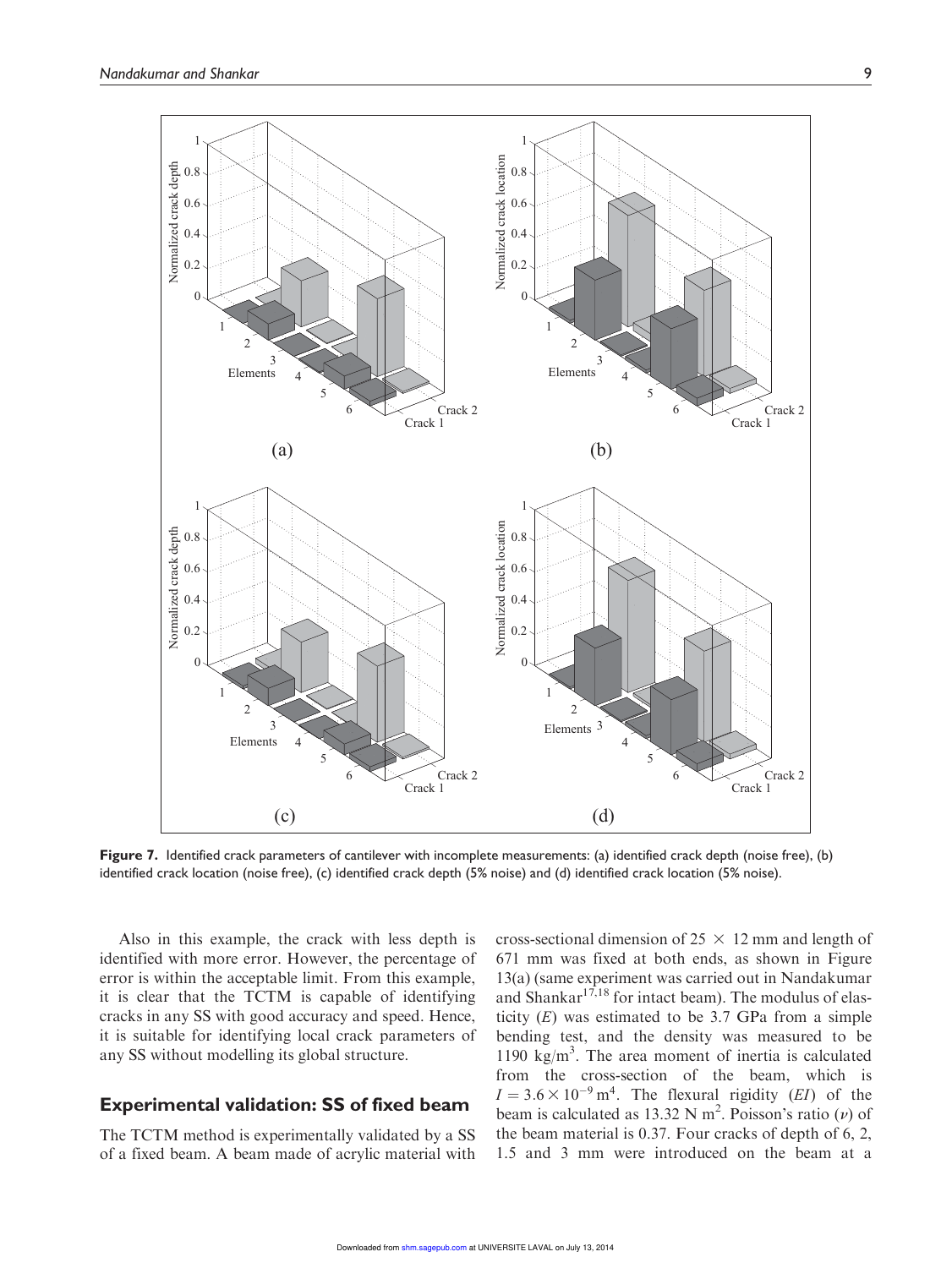

Figure 8. Absolute error in identified parameters of cantilever with incomplete measurements: (a) depth and (b) location.



Figure 9. Frame structure: (a) global structure and (b) substructure of member 4 with 8 nodes.



Figure 10. Strain gauge arrangements at starting node.

distance of 265, 278.3, 331.7 and 358.3 mm, respectively, from the left end of the beam. The width of the cracks is about 0.8 mm. The normalized crack depths for the above cracks are  $\xi_{c1} = 0.5$ ,  $\xi_{c2} = 0.1667$ ,  $\xi_{c3} = 0.125$  and  $\xi_{c4} = 0.25$ , respectively. The corresponding normalized crack locations from the left-end support are  $\lambda_{c1} = 0.395$ ,  $\lambda_{c2} = 0.4148$ ,  $\lambda_{c3} = 0.4943$ and  $\lambda_{c4} = 0.534$ , respectively. The natural frequencies for the first two modes of the structure were calculated using the above values of mass and stiffness as 48.1 and 133.28 Hz, respectively. A SS of the beam portion of length 400 mm at a distance of 145 mm from the left end of the beam is considered for damage identification, which is shown in Figure 13(b).

The SS is divided into five FEs each of length 80 mm. The first two cracks C1 and C2 lie on element 2 and other two cracks C3 and C4 lie on element 3. The elementwise normalized crack locations are  $\lambda_{e2.1} = 0.5$ ,  $\lambda_{e2.2} = 0.667$ ,  $\lambda_{e3.1} = 0.33$  and  $\lambda_{e3.2} = 0.667$  measured from the left-end node of the respective element ( $\lambda_{e2,1}$ ) means crack 1 in element 2).

The experimental set-up of fixed beam is shown in Figure 14(a) and the close-up view of the multiple cracks in the beam is shown in Figure 14(b). To measure dynamic response, one DYTRAN miniature accelerometer of 2 gm mass with sensitivity of 107 mV/g and acceleration range of 50 g was fixed at each node to measure translational acceleration, and two accelerometers were fixed at the initial node 1 with centre-tocentre distance of  $dx = 7$  mm. The strain gauges and accelerometers arrangement at the starting node to estimate the initial state vector can be seen in Figure 14(c). The shear strain gauges are connected by a half Wheatstone bridge and the two bending strain gauges formed two different quarter Wheatstone bridges. The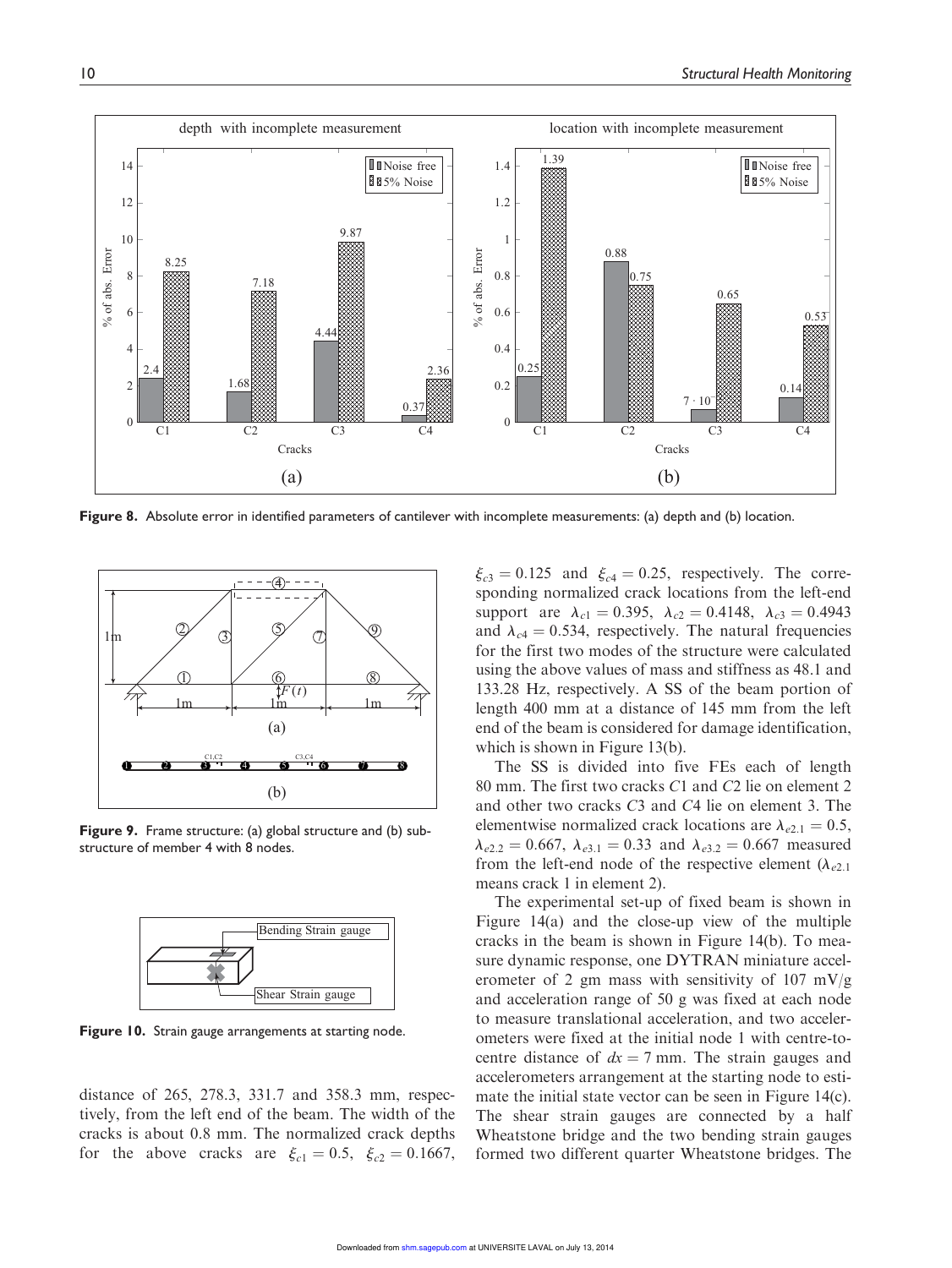

Figure 11. Identified crack parameters of SS of frame structure: (a) identified crack depth (noise free), (b) identified crack location (noise free), (c) identified crack depth (5% noise) and (d) identified crack location (5% noise). SS: sub-structure.

structure is excited by a sinusoidal force of  $2.4 \sin(2\pi 80t)$  N at node 6 by a LDS modal shaker. In this experiment, the initial state vector is measured at a location away from the applied force; this eliminates the requirement of force sensor. A 16-channel DEWE 1201 data acquisition card (DAQ) was used for acquiring data with a sampling frequency of 1000 Hz.

From the acquired data, a portion of data length of 3 s is considered for parameter identification. The angular acceleration at the initial node 1  $(\theta_1(t))$  was calculated by the central difference formula

$$
\ddot{\theta}_1(t) = \frac{\ddot{w}_2(t) - \ddot{w}_1(t)}{dx} \tag{25}
$$

The translational acceleration at the initial node is the mean value of acceleration measured by two accelerometers. Both translational and angular accelerations were converted into respective displacement responses. The bending moment and shear force responses at the initial node 1 were calculated from the measured bending and shear strain responses using equations (22) and (23) and the state vector at the node 1,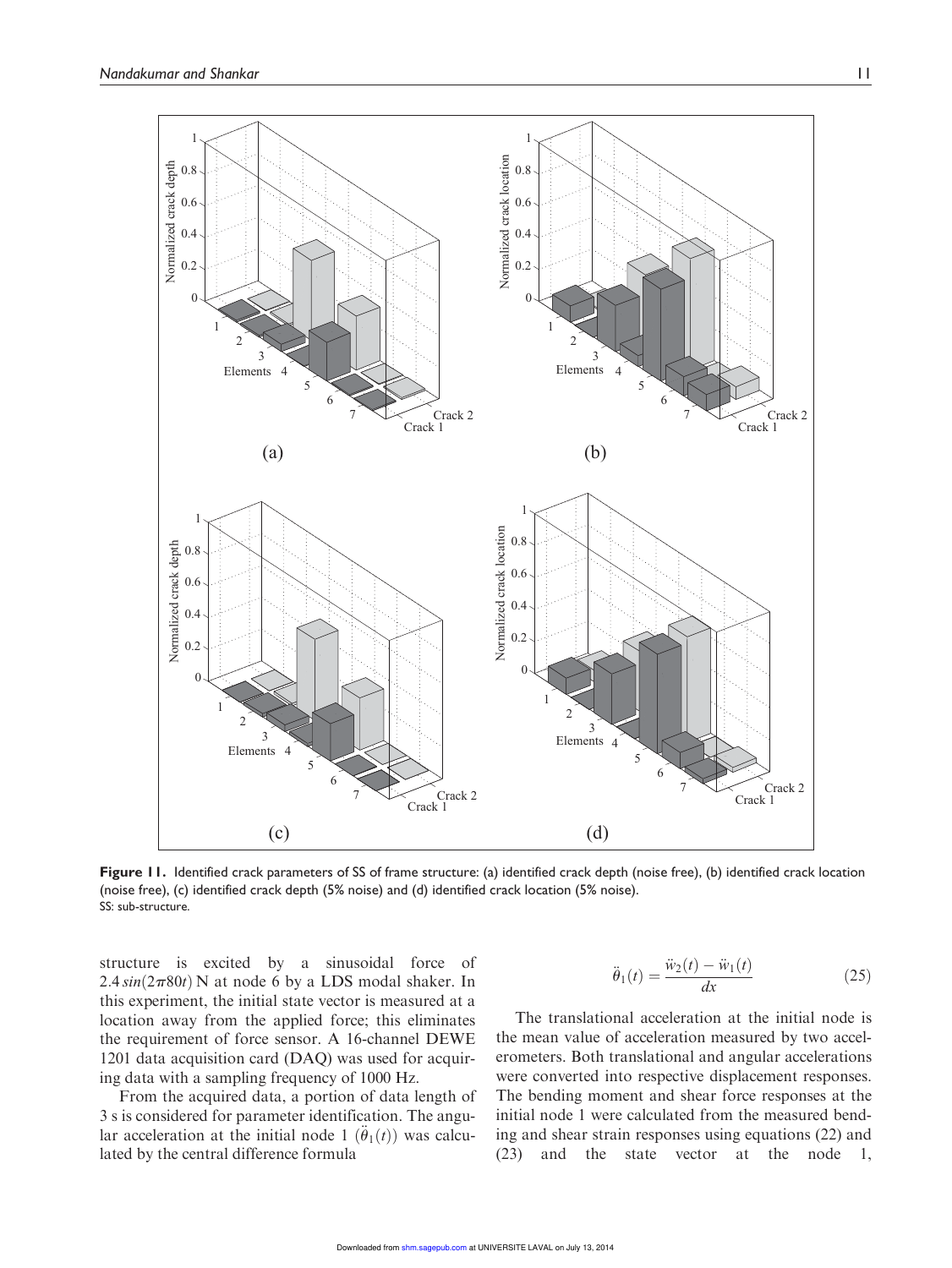

Figure 12. Absolute error in identified parameters in SS of frame: (a) depth and (b) location. SS: sub-structure.



Figure 13. Experimental model of fixed beam: (a) global structure and (b) sub-structure.

 ${X_1} = {w_1(t), \theta_1(t), M_1(t), V_1(t)}^T$  was formed. The crack parameters were searched by PSO with 50 swarm size and 100 iterations for each identification cycle as explained in the previous numerical examples. Cracks were identified from five different sets of readings, and the mean values of identified parameters are shown in Figure 15. The percentage of errors in identified crack depth in the order of cracks shown in Figure 13 are 1.53%, 5.45%, 4.55% and 1.15%, respectively, and the corresponding errors in identified global location are  $0.28\%$ ,  $0.19\%$ ,  $0.067\%$  and  $0.01\%$ , respectively, which are shown in Figure 16. The total CPU time required for convergence is 14 s.

It must be noted that the crack formulation used here (as well as Viola et al.<sup>19</sup>) is applicable for thin cracks, and in the numerical simulation examples, good results were obtained. Hence, the TCTM method

proposed here would be able to detect thin cracks. Also, in this experiment, the crack depth of small magnitude has more error in identified values. The strategy of applying TCTM method anywhere in a structure by measuring the initial state vector using strain gauges is proved here. This illustrates the suitability of TCTM method for local identification in a large structure.

#### **Conclusion**

A new TM method is proposed in this article to detect multiple cracks in beam-like structures. The TCTM is developed from the FE theory of beam element with two cracks. In simple structures like cantilever, the initial state vector is readily formed at a starting node by measuring displacements, bending moment and shear force responses. However, in a general structure, such as the nine-member frame studied here, the initial state vector has to be obtained by acceleration and strain measurements. Two cracks are assumed in each element, and the successive identification strategy of TCTM method is adopted here since it is fast and accurate. Two numerical examples were studied with complete and incomplete set of measurements. They are a cantilever with multiple cracks and a nine-member structure with multiple cracks (two cracks in each element). The typical error in identified crack parameters ranges from 0.05% (without noise) to 15% (with 5% noise). The TCTM method is validated experimentally by identifying crack parameters of varying depth and location in a SS of a fixed beam with good accuracy. Furthermore, this algorithm is suitable for local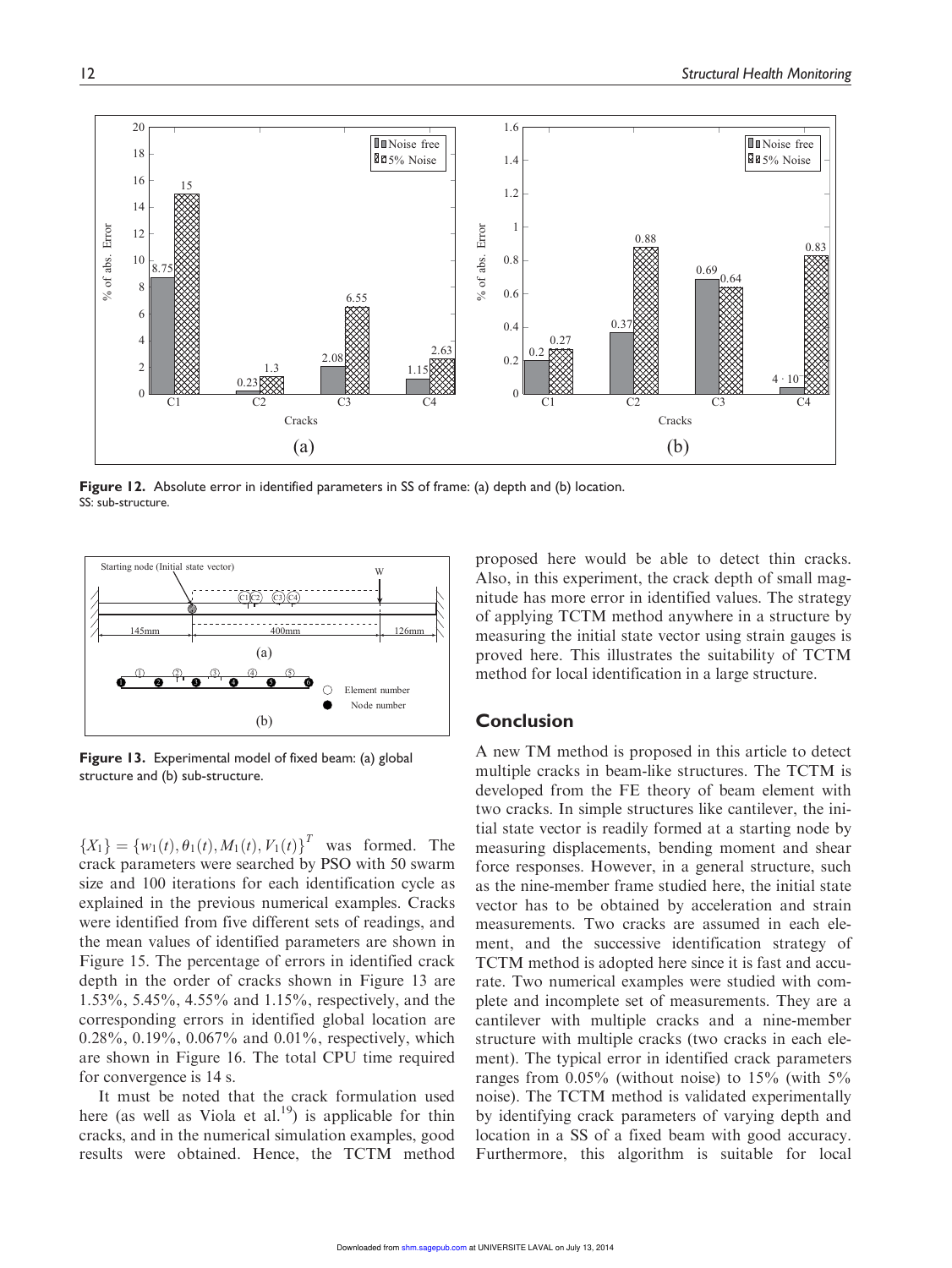

Figure 14. Experimental set-up of fixed beam: (a) global structure, (b) cracks in the beam and (c) strain gauge and accelerometer arrangement at initial node.



Figure 15. Experimentally identified crack parameters of SS of fixed beam: (a) identified crack depth and (b) identified crack location. SS: sub-structure.